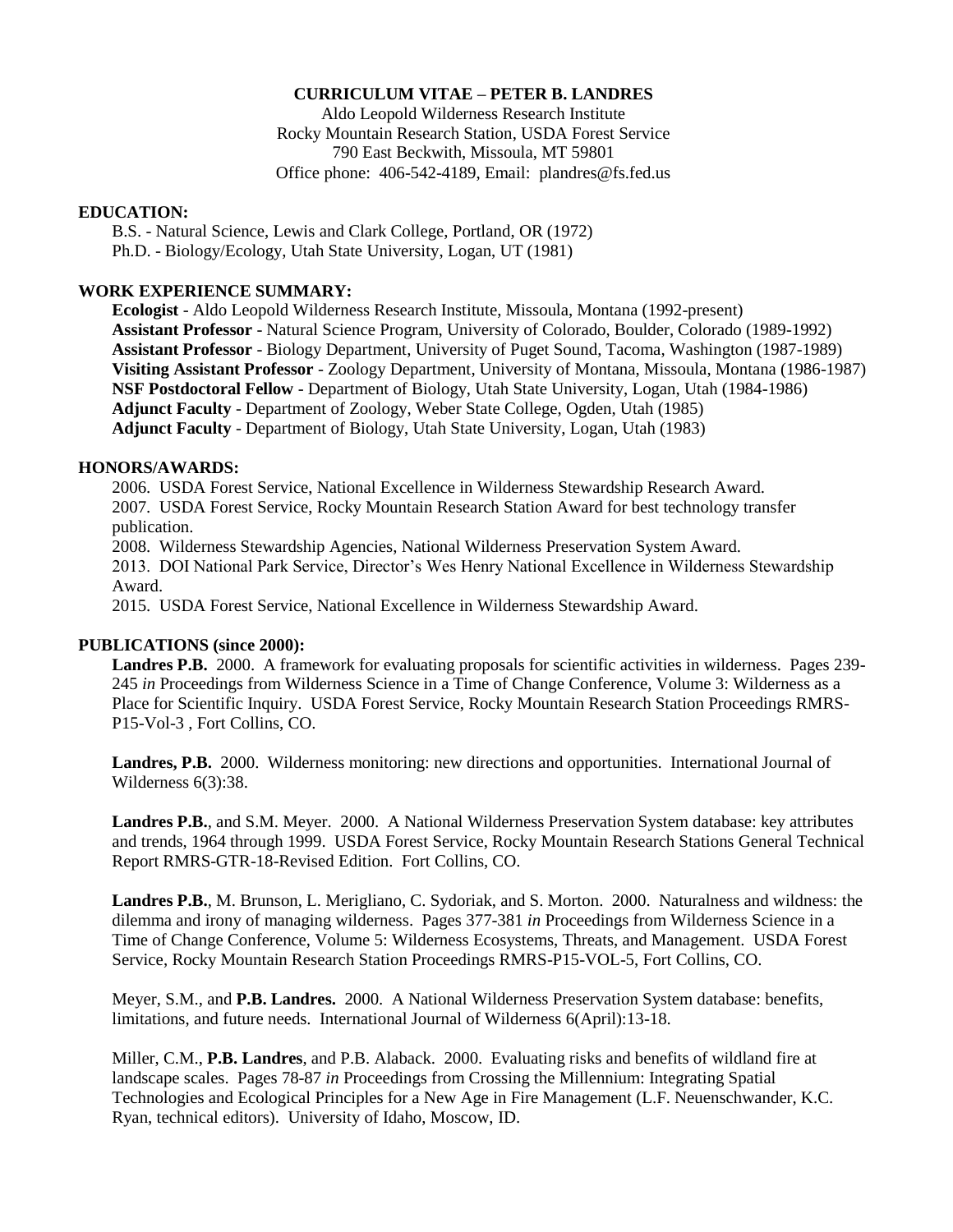Parsons, R., P. Morgan, and **P.B. Landres.** 2000. Applying the natural variability concept: towards desired future conditions. Pages 222-237 *in* Ecosystem Management of Forested Landscapes (R.G. D'Eon, J. Johnson, E.A. Ferguson, editors). University of British Columbia Press, Vancouver, BC, Canada.

Davis, J.C., G.W. Minshall, C.T. Robinson, and **P.B. Landres**. 2001. Monitoring Wilderness Stream Ecosystems. USDA Forest Service, Rocky Mountain Research Station General Technical Report RMRS-GTR-70. 139 pages. Fort Collins, CO.

**Landres, P.B.**, D.R. Spildie, and L.P. Queen. 2001. GIS applications to wilderness management: potential uses and limitations. USDA Forest Service, Rocky Mountain Research Station General Technical Report RMRS-GTR-80. Fort Collins, CO.

**Landres, P.B.**, M. Brunson, and L. Merigliano. 2001. Naturalness and wildness: the dilemma and irony of ecological restoration in wilderness. Wild Earth(Winter) 10(4):77-82.

**Landres, P.B.**, S. Meyer, and S. Matthews. 2001. The Wilderness Act and fish stocking: an overview of legislation, judicial interpretation, and agency implementation. Ecosystems 4:287-295.

**Landres, P.B**. 2002. Ecological considerations in using prescribed fire. Pages 35-42 *in* National Conference on the Social Acceptability of Fuel Treatments on Western Public Lands (J. Burchfield, editor), Bolle Center for People and Forests, University of Montana, Missoula, MT.

Knight, R.L., and **P.B. Landres.** 2002. Central concepts and issues of biological conservation. Pages 22-33 in Concepts and Applications of Landscape Ecology to Biological Conservation (K. Gutzwiller, editor). Springer-Verlag, New York, NY.

Parsons, D.J., **P.B. Landres**, and C. Miller. 2003. The dilemma of managing and restoring natural fire and fuels in United States wilderness. Pages 19-26 *in* Proceedings of Fire Conference 2000: The First National Congress of Fire Ecology, Prevention, and Management (K.E.M. Galley, R.C. Klinger, and N.G. Sugihara, editors). Miscellaneous Publication No. 13, Tall Timbers Research Station, Tallahassee, FL.

**Landres, P**., J. Alderson, and D.J. Parsons. 2003. The challenge of doing science in wilderness: historical, legal, and policy context. George Wright FORUM 20(3):42-49.

Landres, P. 2004. Developing indicators to monitor the "outstanding opportunities" quality of wilderness character. International Journal of Wilderness 10(3):8-11, 20.

Landres, P. 2004. Managing the wild in designated wilderness. Frontiers in Ecology and the Environment 9:498-499.

**Landres, P**. 2004. The Wilderness Stewardship Reference System. International Journal of Wilderness 10(2):34, 22.

**Landres, P.** 2004. Developing indicators to monitor the "outstanding opportunities" quality of wilderness character. International Journal of Wilderness 10(3):8-11, 20.

Miller, C., and **P. Landres.** 2004. Exploring information needs for wildland fire and fuels management. USDA Forest Service, Rocky Mountain Research Station General Technical Report, RMRS-GTR-127. 36 pages. Fort Collins, CO.

**Landres, P.** 2005. Balancing the benefits and impacts of science in Alaska's wilderness. Alaska Park Science 4(2):44-46.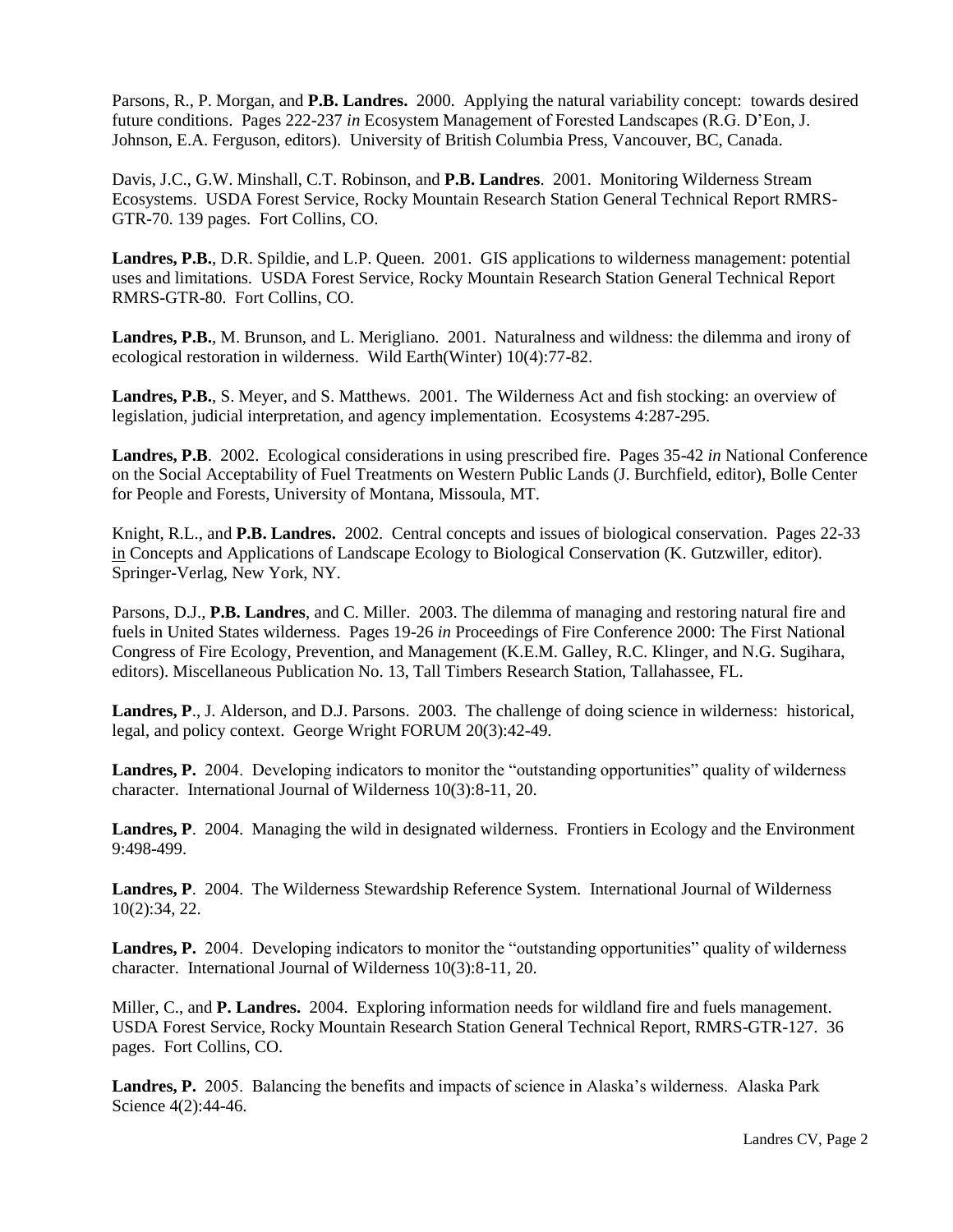**Landres, P**., S. Boutcher, L. Merigliano, C. Barns, D. Davis, T. Hall, S. Henry, B. Hunter, P. Janiga, M. Laker, A. McPherson, D.S. Powell, M. Rowan, and S. Sater. 2005. Monitoring selected conditions related to wilderness character: a national framework. USDA Forest Service Rocky Mountain Research Station General Technical Report, RMRS-GTR-151. 38 pages. Fort Collins, CO.

Thelen, G.C., J.M. Vivanco, B. Newingham, W. Good, H.P. Bais, **P. Landres**, A. Caesar, and R.M. Callaway. 2005. Insect herbivory stimulates allelopathic exudation by an invasive plant and the suppression of natives. Ecology Letters 8:209-217.

Roeper, N., **P. Landres**, and D. Fisher. 2006. The Global Wilderness Seminar for Government Agencies: a meeting at the crossroads of wildlands stewardship. International Journal of Wilderness 12(3):45-46.

**Landres, P.** 2006. Developing wilderness character monitoring: a personal reflection. International Journal of Wilderness 12(3):30-31.

**Landres, P.** 2007. Update on wilderness character monitoring. International Journal of Wilderness 13(2):37-38.

Sharman, L.C., **P. Landres**, and S. Boudreau. 2007. Developing a framework for evaluating proposals for research in wilderness: science to protect and learn from parks. Alaska Park Science 6(2):100-103.

**Landres, P.**, B. Barr, and C.F. Kormos. 2008. A comparison of international wilderness laws. Pages 31-54 *in* A Handbook on International Wilderness Law and Policy (C.F. Kormos, editor). Fulcrum Publishing, Golden, CO. (Also translated into French in the book "Une introduction au droit et aux politiques internationals de la nature sauvage" (Edite par C.F. Kormos). 2013. Fulcrum Publishing, Golden, CO.)

Cole, D.N., L. Yung, E.S. Zavaleta, G.H. Aplet, F.S. Chapin, D.M. Graber, E.S. Higgs, R.J. Hobbs, **P.B. Landres**, C.I. Millar, D.J. Parsons, J.M. Randall, N.L. Stephenson, K.A. Tonnessen, P.S. White, and S. Woodley. 2008. Naturalness and beyond: protected area stewardship in an era of global environmental change. The George Wright Forum 25(1):36-56.

**Landres, P.**, C. Barns, J.G. Dennis, T. Devine, P. Geissler, C.S. McCasland, L. Merigliano, J. Seastrand, and R. Swain. 2008*.* Keeping It Wild: An Interagency Strategy to Monitor Trends in Wilderness Character Across the National Wilderness Preservation System. 81 pages. USDA Forest Service, Rocky Mountain Research Station General Technical Report RMRS-GTR-212, Fort Collins, CO.

**Landres, P.**, M.B. Hennessy, K. Schlenker, D.N. Cole, and S. Boutcher. 2008. Applying the concept of wilderness character to National Forest planning, monitoring, and management. 45 pages. USDA Forest Service, Rocky Mountain Research Station General Technical Report RMRS-GTR-217WWW, Fort Collins, CO.

**Landres, P.**, S. Boutcher, T. Blett, D. Bumpus, T. Carlson, D. Cole, L. Dean, T. Hall, C. Hardy, A. Leach, A. Mebane, L. Merigliano, S. Rinehart, and P. Wright. 2009.Technical Guide for Monitoring Selected Conditions Related to Wilderness Character. 293 pages. USDA Forest Service, General Technical Report WO-80. US Government Printing Office, Washington, DC.

Keane, R.E., P.F. Hessburg, **P. Landres**, and F.J. Swanson. 2009. The use of historical range and variability (HRV) in landscape management. Forest Ecology and Management 258:1025-1037.

Hobbs, R.J., D. N. Cole, L. Yung, E.S. Zavaleta, G.H. Aplet, F.S. Chapin, **P. Landres,** D.J. Parsons, N.L. Stephenson, P.S. White, D.M. Graber, E.S. Higgs, C.I. Millar, J.M. Randall, K.A. Tonnessen, S. Woodley.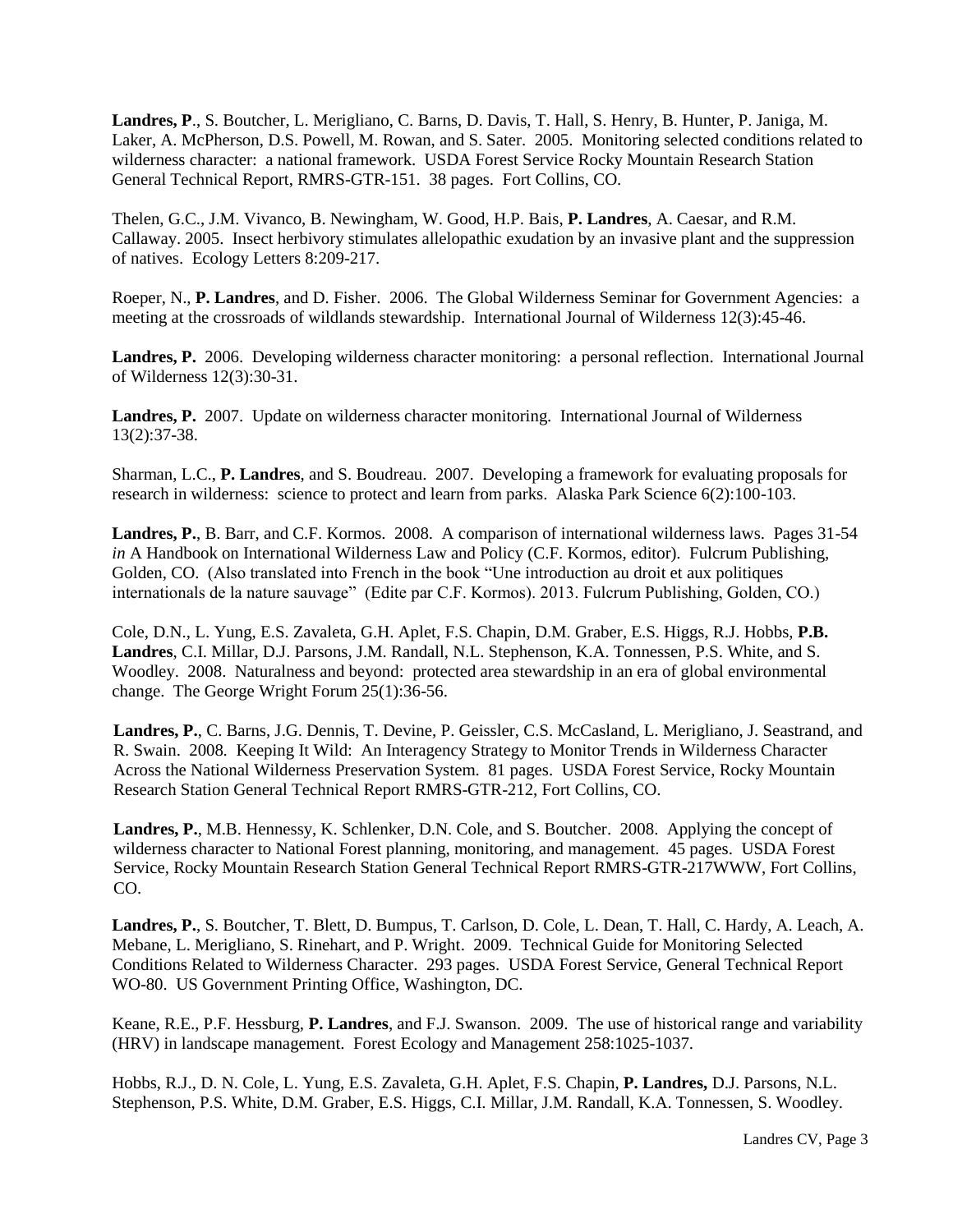2009*.* Guiding concepts for protected area stewardship in an era of global environmental change. Frontiers in Ecology and the Environment.

**Landres, P.** 2009. A new tool to evaluate proposals for climate change research in U.S. wilderness. International Journal of Wilderness 15(3):29-30.

**Landres, P.** 2009. Book review of The Wilderness Debate Rages On: Continuing the Great New Wilderness Debate. Ecological Restoration 27:364-367. (A shortened version of this book review was also published in International Journal of Wilderness, 2009, 15(3):47-48.)

**Landres, P**., M. Fincher, L. Sharman, J. Alderson, C. Barns, T. Carlson, R. L. Anderson, S. Boudreau, D. J. Parsons, L. Boyers, K. Hood. 2010. An interagency framework to evaluate proposals for scientific activities in wilderness. USDA Forest Service, Rocky Mountain Research Station, Fort Collins, CO. General Technical Report RMRS-GTR-234WWW. 74 pages.

Landres, P. 2010. Let it be: a hands-off approach to preserving wildness in protected areas. Pages 88-105 *In* Beyond Naturalness: Rethinking Park and Wilderness Stewardship in an Era of Rapid Change (edited by D.N. Cole and L. Yung). Island Press, Washington, DC.

Craig, D., **P. Landres**, L. Yung. 2010. Improving wilderness stewardship through searchable databases of U.S. legislative history and legislated special provisions. International Journal of Wilderness 16(2):27-31.

Schwartz, M.K., **P. Landres,** and D.J. Parsons. 2011. Wildlife scientists and wilderness managers finding common ground with noninvasive and nonintrusive sampling of wildlife. International Journal of Wilderness  $17(1):4-8.$ 

Black, A.E. and **Landres, P**. 2011. Understanding the effects of fire management practices on forest health: implications for weeds and vegetation structure. Chapter 14, pages 151-156 *in* (K.M. Potter and B.L. Conkling, editors). Forest Health Monitoring 2009 National Technical Report, Forest Health Monitoring Program, USDA Forest Service, Washington, DC. 188 pages.

**Landres, P.,** W.N. Vagias, and S. Stutzman. 2012. Using wilderness character to improve wilderness stewardship. Park Science 28 (Winter 2011-2012):44-48.

Cowley, J., **P. Landres**, M. Memory, D. Scott, and A. Lindholm. 2012*.* Integrating cultural resources and wilderness. Park Science 28 (Winter 2011-2012): 29-33, 38.

Adams, A., **P. Landres**, S. Kingston. 2012. A database application for monitoring wilderness character. Park Science 28 (Winter 2011-2012): 58-59.

Tricker, J., **P. Landres**, S. Dingman, C. Callagan, J. Stark, L. Bonstead, K. Furhmann, and S. Carver. 2012*.* Mapping wilderness character in Death Valley National Park. National Park Service Natural Resource Report, NPS/DEVA/NRR—2012/503, Fort Collins, CO. 82 pages.

Carver, S., J. Tricker, and **P. Landres**. 2013. Keeping it wild: mapping wilderness character in the United States. Environmental Management 131:239-255.

**Landres, P**., S. Stutzman, W. Vagias, C. Cook, C. Mills, T. Devine, S. Dingman, A. Lindholm, M. Stuebe, M. Memory, R. Scott, M. Bilecki, R. O'Neil, C. Holbeck, F. Turina, M. Haynie, S. Craighead, P. Jenkins, J. Curtis, and K. Trevino. 2014. Keeping It Wild in the National Park Service: A User Guide to Integrating Wilderness Character into Park Planning, Management, and Monitoring. National Park Service, Publication Number WASO 909/121797, Denver Service Center, Lakewood, CO. 219 pages.